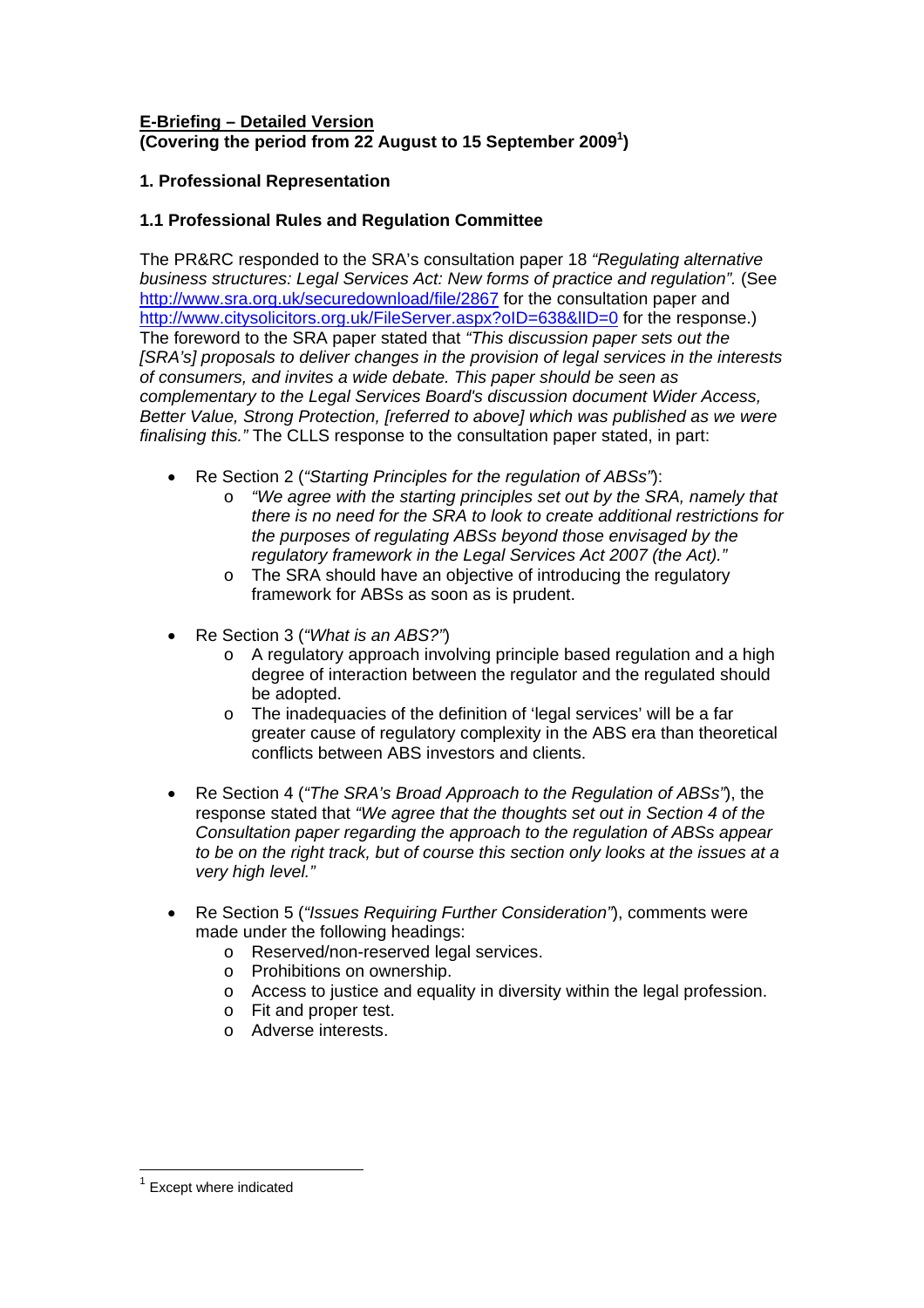# **2. Report re Specialist Committees & Working Groups**

### **2.1 Company Law Committee**

The Company Law Committee recently provided an updated pro forma circular describing the changes to articles of association to reflect (i) the changes to the Companies Act 2006 as a result of the implementation of the Companies (Shareholders' Rights) Regulations 2009 in August 2009 and (ii) provisions of the Companies Act 2006 coming into force in October 2009. The pro forma circular was developed by a number of firms represented on the CLLS and attention is drawn to the comments of the UKLA and ABI at the start of the document. (See <http://www.citysolicitors.org.uk/FileServer.aspx?oID=641&lID=0> for the document.)

## **2.2 Financial Law Committee**

In liaison with the CLLS Insolvency Law Committee (below), the Financial Law Committee responded to The Insolvency Service's consultation paper *"Encouraging Company Rescue – a consultation".* (See

[http://www.insolvency.gov.uk/insolvencyprofessionandlegislation/con\\_doc\\_register/c](http://www.insolvency.gov.uk/insolvencyprofessionandlegislation/con_doc_register/compresc/compresc09.pdf) [ompresc/compresc09.pdf](http://www.insolvency.gov.uk/insolvencyprofessionandlegislation/con_doc_register/compresc/compresc09.pdf) for the consultation paper and

http://www.citysolicitors.org.uk/FileServer.aspx?oID=643&IID=0 for the response). The consultation paper stated

As part of our continuing review of insolvency matters, we are now proposing some changes. The measures detailed in this consultation are intended to give struggling, but viable, companies a greater chance to work their way through difficult times… These proposals look at enhancements to the legislation, to facilitate company rescues in order that the maximum economic value is rescued from companies that get into difficulties, and that the knock-on effects of company insolvencies on their creditors are minimised, thus saving jobs and providing better returns to creditors… .. specifically we would wish to see a greater use being made of Company Voluntary Arrangement (CVA) procedures as a route for the restructuring of a company's affairs. We would also like to encourage amongst banks and trade suppliers a willingness to extend credit to potentially viable businesses that have entered some form of insolvency procedure, to give them more chance of making a recovery. .. In particular, the proposals consider:

- extending to medium and large-sized companies the option of a moratorium against creditor action - currently only available to small companies - so they too can benefit from a "breathing space" in which they can seek to agree with their creditors a means of securing a company rescue by means of a Company Voluntary Arrangement;
- the introduction of a new court-sanctioned moratorium available to all companies; and
- providing greater security to repayment of monies loaned post CVA or administration, to allow firms in difficulties to access the funding they need to get back on track.

### In its response, the Committee agreed that:

the rescue culture should be encouraged while ensuring that UK corporate insolvency law continues to offer fairness and predictability and strikes the right balance between the interests of debtors and creditors.

#### It further stated that

[a] UK solution needs to be found. This solution should build on and work with our existing laws (including European insolvency law that forms part of our laws) and maintain the existing finely struck balance between the interests of debtors and creditors. It would be a mistake, in our view, to attempt to adopt a model from another jurisdiction where the legal landscape is different (which might have unintended consequences), or to tip the balance too far in favour of debtors. Such a change of balance would adversely affect the UK financial markets, the use of English law in international transactions and the cost and availability of funds to UK businesses, while delivering potentially marginal benefits in relation to businesses in financial difficulty. The saving of viable businesses and the jobs that go with them is more important than saving the legal structures within which the businesses exist.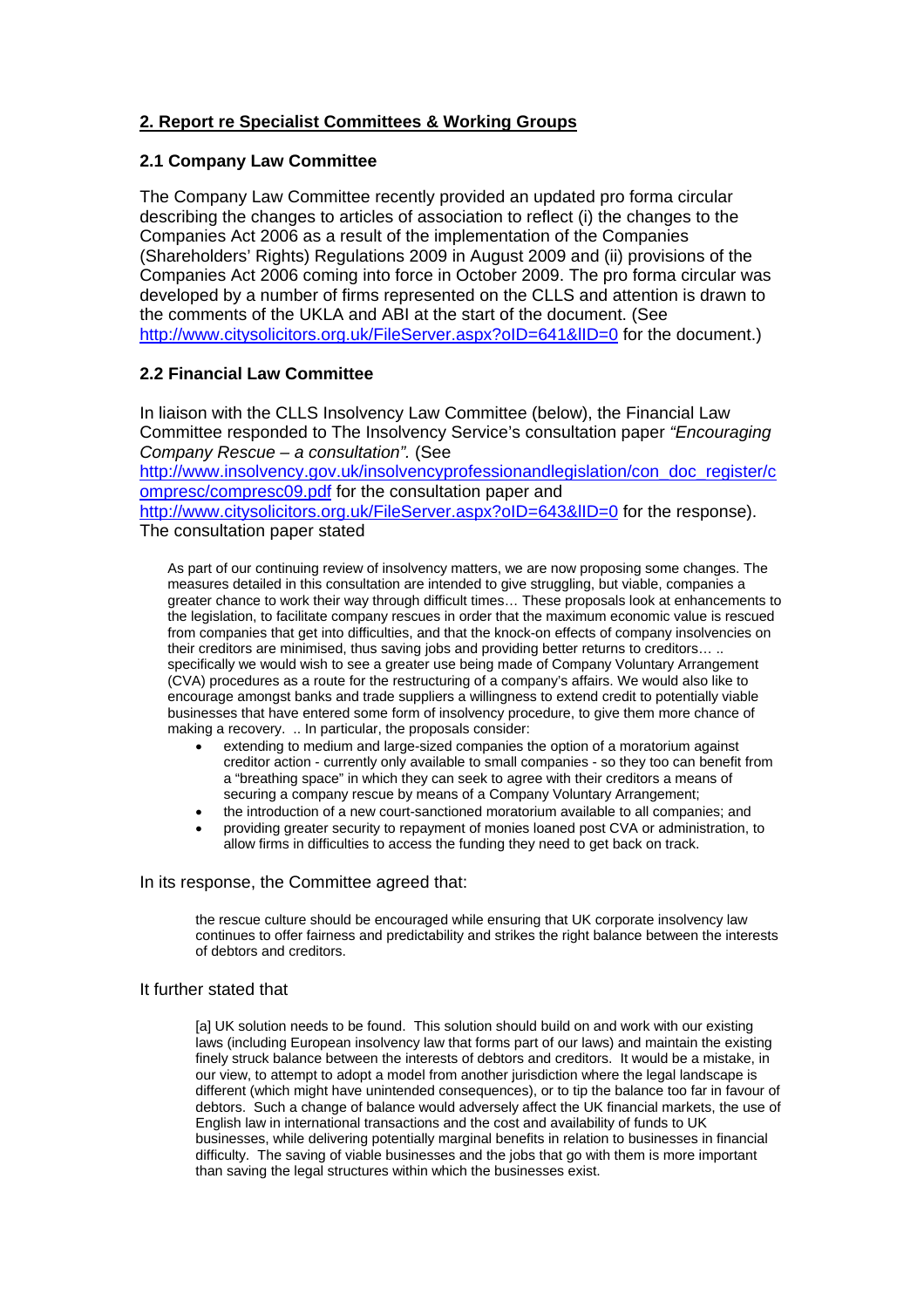### The submission also stated that:

Broadly, we consider that Proposals A [Extension of small company moratorium provisions to larger companies], B [Court sanctioned moratorium] and C [Super-priority of rescue finance in administration expenses] could be helpful in the sense of improving the choice of "tools in the tool box", although they may not frequently be easy to use for really large businesses. We make some suggestions for improvement of the processes. We do not believe that Proposal D [Greater ability to create new secured charges in an administration] is essential if Proposal C is implemented appropriately. Although we can see that the giving of security by a company in administration may provide a higher level of certainty and comfort in some cases, we cannot see (either in principle or practice) that a case is made out for allowing the creation of prior ranking security which may prejudice the recovery prospects of pre-existing specific or fixed security holders in the absence of a successful outcome, unless those lenders consent to their interests being deferred. We also do not support Proposal E [Greater ability to create new secured charges in a CVAI that super-priority security should be created without the consent of existing holders of fixed charges over the same assets in the context of a moratorium which might lead to a Company Voluntary Arrangement ("CVA"). Logic suggests that the adoption of these proposals would have an adverse effect for all UK businesses on the cost of secured borrowing across the market (hitting the real estate and projects sectors particularly hard), which would outweigh any benefits in individual cases of corporate failure. If Proposals D and E were adopted, they should not have retrospective effect and should not be capable of altering the priority of existing fixed security or overriding existing negative pledges. We believe that Proposal F is misconceived and unnecessary.

The submission also surveyed the existing tools for company rescue (i.e. multicreditor work-outs, administration, company voluntary arrangements, and schemes of arrangement), stating:

When assessing how best to promote the rescue culture, it is important to examine each existing UK method of achieving a rescue and to assess whether it needs to be improved or strengthened.

The submission also stated that the *"new legislation must not undermine the special statutory regime created to ensure certainty, efficiency and stability in the wholesale financial markets"* by the combination of the existing legislative provisions (i.e. Part VII of the Companies Act 1989 and its secondary legislation, the Financial Markets and Insolvency Regulations 1996, the Insolvency and Financial Markets (Settlement Finality) Regulations 1999, and the Financial Collateral Arrangements (No 2) Regulations 2003.

### **2.3 Insolvency Law Committee**

In liaison with the Financial Law Committee (as above), the Insolvency Law Committee also responded to the Insolvency Service consultation *"Encouraging Company Rescue – a consultation"*. (See http://www.citysolicitors.org.uk/FileServer.aspx?oID=649&IID=0 for the response.) A working group of the Insolvency Law Committee drafted the Insolvency Law Committee's submission in response to the consultation paper.

- Re Proposal  $A^2$  $A^2$ , the submission mentioned that it supported the idea of extending the use of a moratorium process, including extending the CVA small moratorium provisions to larger companies.
- Re Proposal B[3](#page-2-1) , the submission stated*:*

<sup>&</sup>lt;sup>2</sup> Extension of small company moratorium provisions to larger companies, as above

<span id="page-2-1"></span><span id="page-2-0"></span><sup>&</sup>lt;sup>3</sup> Court sanctioned moratorium, as above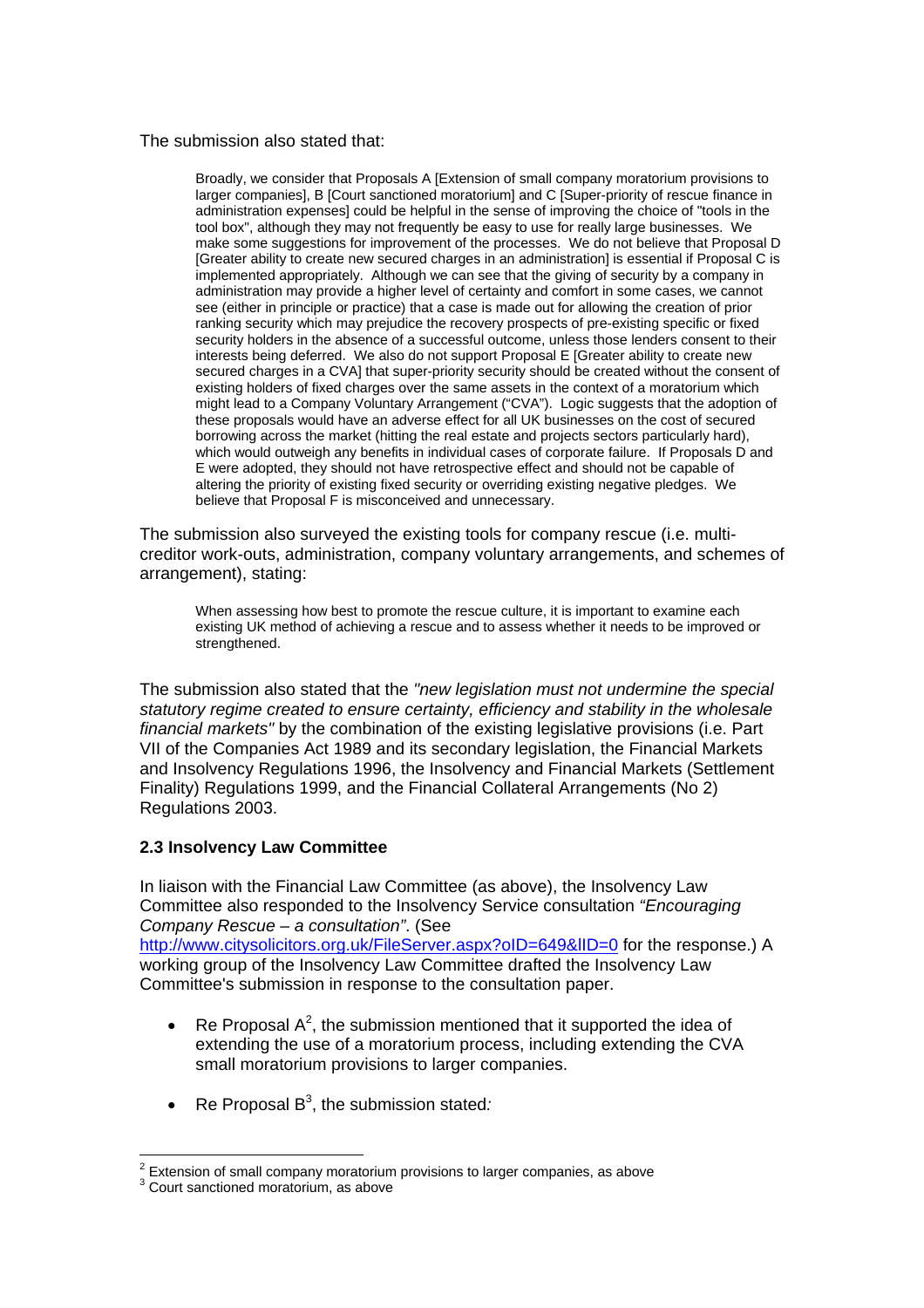We agree that larger companies are likely to have more complex affairs than smaller ones, and may therefore need additional time to ensure that a sufficient number of creditors are in agreement with the terms of any restructuring proposal. In principle, we are therefore supportive of Proposal B."

• Re Proposals  $C^4$ ,  $D^5$  $D^5$ , and  $E^6$  $E^6$ , which together consider various proposals to improve the availability of funding either when a company is in administration or has proposed a CVA, the submission made a number of comments regarding the need for funding. The submission was critical of Proposal D (which is far reaching and seeks to incorporate parts of Chapter 11 (US Bankruptcy Code) relating to DIP financing<sup>[7](#page-3-3)</sup> into a UK administration). The submission stated that

> it will be a considerable challenge to incorporate elements of the US legal system into the UK given the scale of the differences between the two legal systems. We are also concerned that this is a fundamental change to the order of priority and may therefore affect lending decisions prior to administration.

The submission was also critical of Proposal E, stating:

As discussed above, a CVA is of limited use as a restructuring tool because it does not bind secured or preferential creditors. It therefore cannot be used where there is a need to compromise secured debt and the secured lenders have not unanimously agreed to the restructuring. In addition, a CVA cannot be used to restructure the equity or implement a debt for equity swap without the consent of the relevant majority of shareholders.

• The submission did not comment on Proposal  $F^8$  $F^8$ .

## **2.4 Land Law Committee**

The Committee produced a suggested form of Rent Deposit Deed (see http://www.citysolicitors.org.uk/FileServer.aspx?oID=621&IID=0).<sup>[9](#page-3-5)</sup> As the introduction to the document states:

With a multiplicity of possible arrangements, the Land Law Committee considered that it would be helpful to produce a form of rent deposit deed that will hopefully assist practitioners… …The Committee has drafted the deed to cater for the majority of issues arising in a rent deposit situation, but without it becoming a complex banking document.

## **2.5 Litigation Committee**

As mentioned in the extended version of the August e-briefing, the Litigation Committee responded to the Lord Justice Jackson's Preliminary Report on Civil Litigation Costs dated 8 May 2009 (the "Preliminary Report"). (See [http://www.judiciary.gov.uk/about\\_judiciary/cost-review/preliminary-report.htm](http://www.judiciary.gov.uk/about_judiciary/cost-review/preliminary-report.htm) for the Preliminary Report and

http://www.citysolicitors.org.uk/FileServer.aspx?oID=624&IID=0 for the response.) The submission stated that:

In this response we address the points insofar as they concern commercial litigation, including litigation in the Commercial Court but keeping in mind that commercial cases also take place in

 $\overline{a}$ 

<span id="page-3-0"></span> $^4$  Super-priority of rescue finance in administration expenses, as above  $^5$  Creater objective as a straighter than  $\approx$ 

<span id="page-3-1"></span><sup>&</sup>lt;sup>5</sup> Greater ability to create new secured charges in an administration, as above

<span id="page-3-2"></span><sup>&</sup>lt;sup>6</sup> Greater ability to create new secured charges in a CVA, as above

<span id="page-3-3"></span> $7$  Debtor-in-possession financing

<span id="page-3-4"></span><sup>&</sup>lt;sup>8</sup> Cessation of certain asset backed lending (ABL) arrangements on administration or CVA<br>9 Decument placed on CLLS webgite 29, luly 2009

<span id="page-3-5"></span> $9$  Document placed on CLLS website 29 July 2009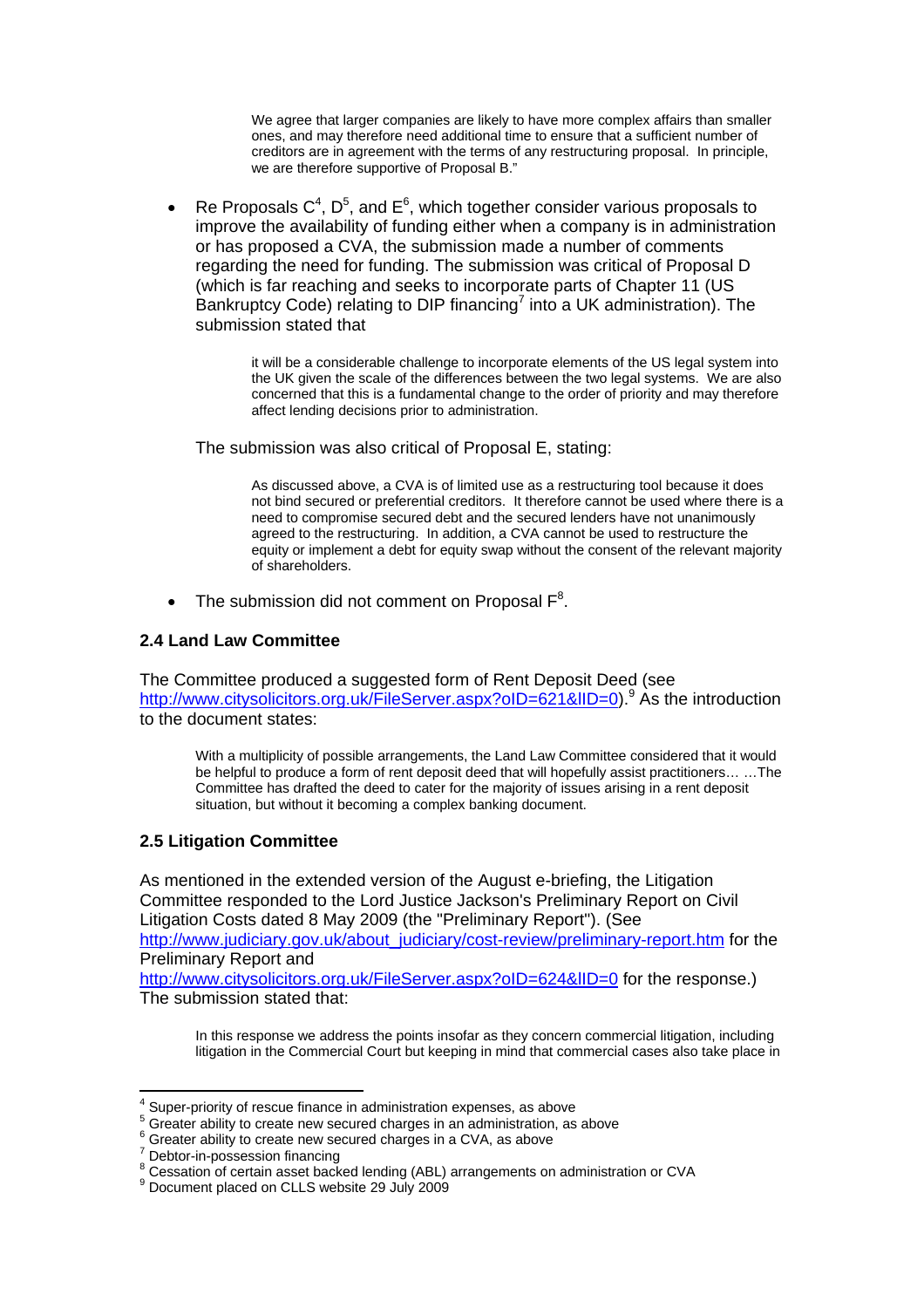other parts of the High Court including the Chancery Division and the general Queen's Bench Division

... It is important in our view to keep at the forefront of this review that London is a popular venue of choice for international business clients for the resolution of their disputes. Any recommendations for reform of the civil justice regime in this jurisdiction should therefore be designed to ensure that this jurisdiction remains attractive to such clients for the resolution of their disputes.

The submission also commented on the specific issues raised in the preliminary report. (Refer to the Chair's article regarding this submission in the upcoming edition of *City Solicitor*.)

## **2.6 Planning & Environmental Law Committee**

The Planning & Environmental Law Committee also recently responded to the Food and Environment Research Agency (DEFRA)/Welsh Assembly Government consultation on the possible release of a biocontrol agent (a psyllid species *Aphalara itadori*) to control Japanese knotweed. (See

<http://www.defra.gov.uk/corporate/consult/japanese-knotweed/> for the consultation paper and <http://www.citysolicitors.org.uk/FileServer.aspx?oID=645&lID=0>for the response.) The consultation document noted that

The cost of eradication [of Japanese knotweed], were it to be attempted nationwide, was estimated at more than £1.5 billion in 2003. This plant is most renowned for its ability to damage drainage, concrete and foundations in the built environment..

The Committee's response:

- Argued that biocontrol would be unsuitable for development sites (as the psyllid would only affect the plant above ground);
- Highlighted that while the consultation paper suggested that Japanese Knotweed would be suppressed below an *"economic or environmental threshold"*, there was the potential environmental problem that the psyllid may turn to another food source;
- Questioned whether the introduction of a non-native biocontrol could encourage the formation of further hybrid knotweed species and exacerbate the spread of Japanese Knotweed; and
- Cautioned that there will need to be a native species that keeps the nonnative psyllid in balance.

The Committee also recently responded to the DEFRA consultation *"Adapting to Climate Change – ensuring progress in key sectors: Consultation on the Adaptation Reporting Power in the Climate Change Act 2008".* (See <http://www.defra.gov.uk/corporate/consult/climate-change-adapting/index.htm>for the consultation paper and <http://www.citysolicitors.org.uk/FileServer.aspx?oID=644&lID=0> for the response.) The consultation paper stated that

we already face continued global warming over many decades to come that will impact on the UK. So we must be prepared for a changing climate. The new UK Climate Projections provide us with the best evidence yet of how our climate will be changing over the 21st Century.

Changing our behaviour to respond to the impacts of climate change is known as 'adaptation'.